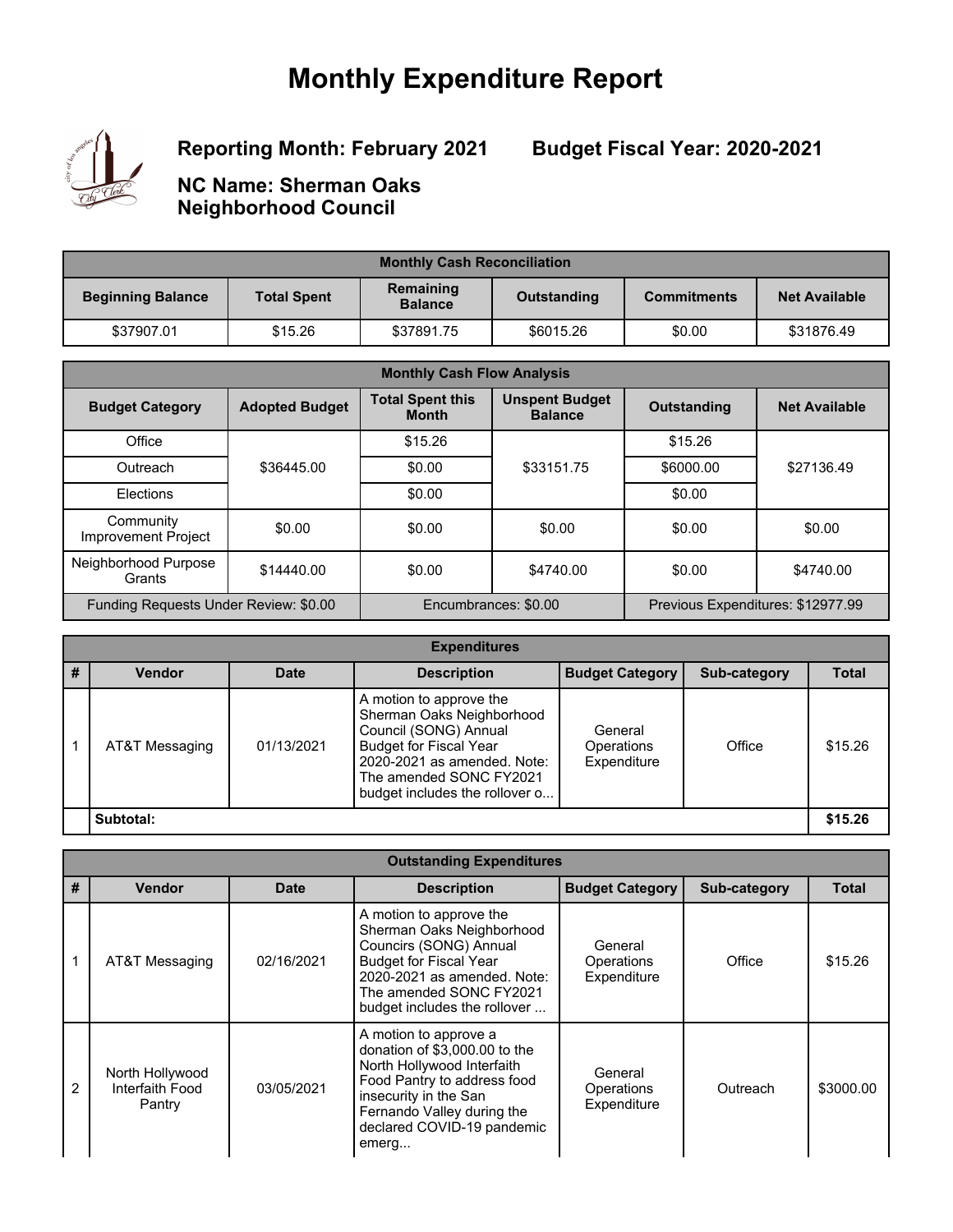| 3                            | Los Angeles<br>Regional Food Bank | 03/05/2021 | donation of \$3,000.00 to the<br>Los Angeles Regional Food<br>Bank to address food<br>insecurity in the San<br>Fernando Valley during the<br>declared COVID-19 pandemic<br>emergency. Th | General<br><b>Operations</b><br>Expenditure | Outreach | \$3000.00 |
|------------------------------|-----------------------------------|------------|------------------------------------------------------------------------------------------------------------------------------------------------------------------------------------------|---------------------------------------------|----------|-----------|
| <b>Subtotal: Outstanding</b> |                                   |            |                                                                                                                                                                                          |                                             |          |           |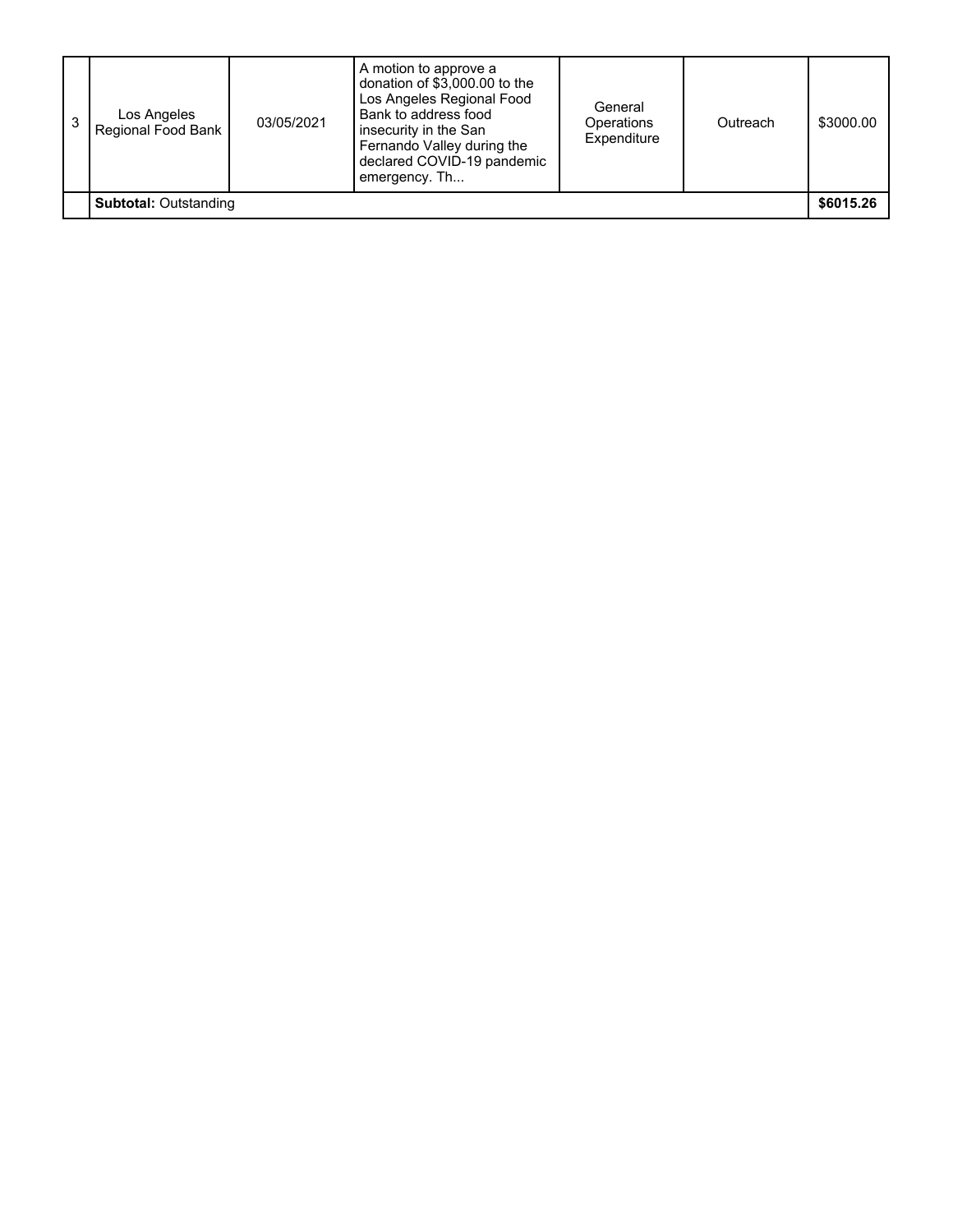

**AT&T MESSAGING** PO BOX 480010 CHARLOTTE, NC 28269-5300

| <b>CUSTOMER NUMBER</b> |
|------------------------|
| 8607823                |
| <b>INVOICE DATE</b>    |
| 01/01/2021             |

Page 1 of 1

**Bill-To Customer:** 

|   | SHERM  |
|---|--------|
| 灐 | PO BO) |
|   | SHERM  |

**AN OAKS NC** X 5721 AN OAKS, CA 91413-5721

1090 T4 P1

## որկելիկի հղվակիկի կուլենի կերկվել<br>Մինկիկի հայերեն

|                 |                          |            | <u>դվորիկի դարովկեկի կո</u> սեցրենիկներ |          | tay this amout<br>aus-sove 1-12-21 |                        |           |  |
|-----------------|--------------------------|------------|-----------------------------------------|----------|------------------------------------|------------------------|-----------|--|
| Customer Number | <b>Billing Period</b>    | Date Due   | <b>Previous Balance</b>                 | Payments | <b>Credits</b>                     | <b>Current Charges</b> | TOTAL DUE |  |
| 8607823         | 01/01/2021<br>01/31/2021 | 01/30/2021 | \$30.52                                 | \$15.26  | \$.00                              | \$15.26                | \$30.52   |  |
|                 |                          |            |                                         |          |                                    |                        |           |  |

| Payments $-$ '<br>Thank You                                                         | 12/16/2020      |     | \$15.26               |                       |
|-------------------------------------------------------------------------------------|-----------------|-----|-----------------------|-----------------------|
| Description of Current Charges & Credits<br>UM Standard-Discount Rate<br>8185032399 | January service | Qtv | Unit Price<br>\$14.00 | Ext. Price<br>\$14.00 |
| City Utility Users Tax                                                              |                 |     |                       | \$1.26                |

|                       | <b>CUSTOMER NUMBER</b> |  |  |  |  |
|-----------------------|------------------------|--|--|--|--|
| 8607823               |                        |  |  |  |  |
| <b>INVOICE NUMBER</b> |                        |  |  |  |  |
|                       | 7574519                |  |  |  |  |
| <b>DUE DATE</b>       | <b>AMOUNT PAID</b>     |  |  |  |  |
| 01/30/2021            |                        |  |  |  |  |

SHERMAN OAKS, CA 91413-5721

SHERMAN OAKS NC PO BOX 5721

Please detach & enclose with payment



**REMIT TO:** 

AT&T MESSAGING PO BOX 840486 DALLAS, TX 75284-0486

01001 860782300000000003052